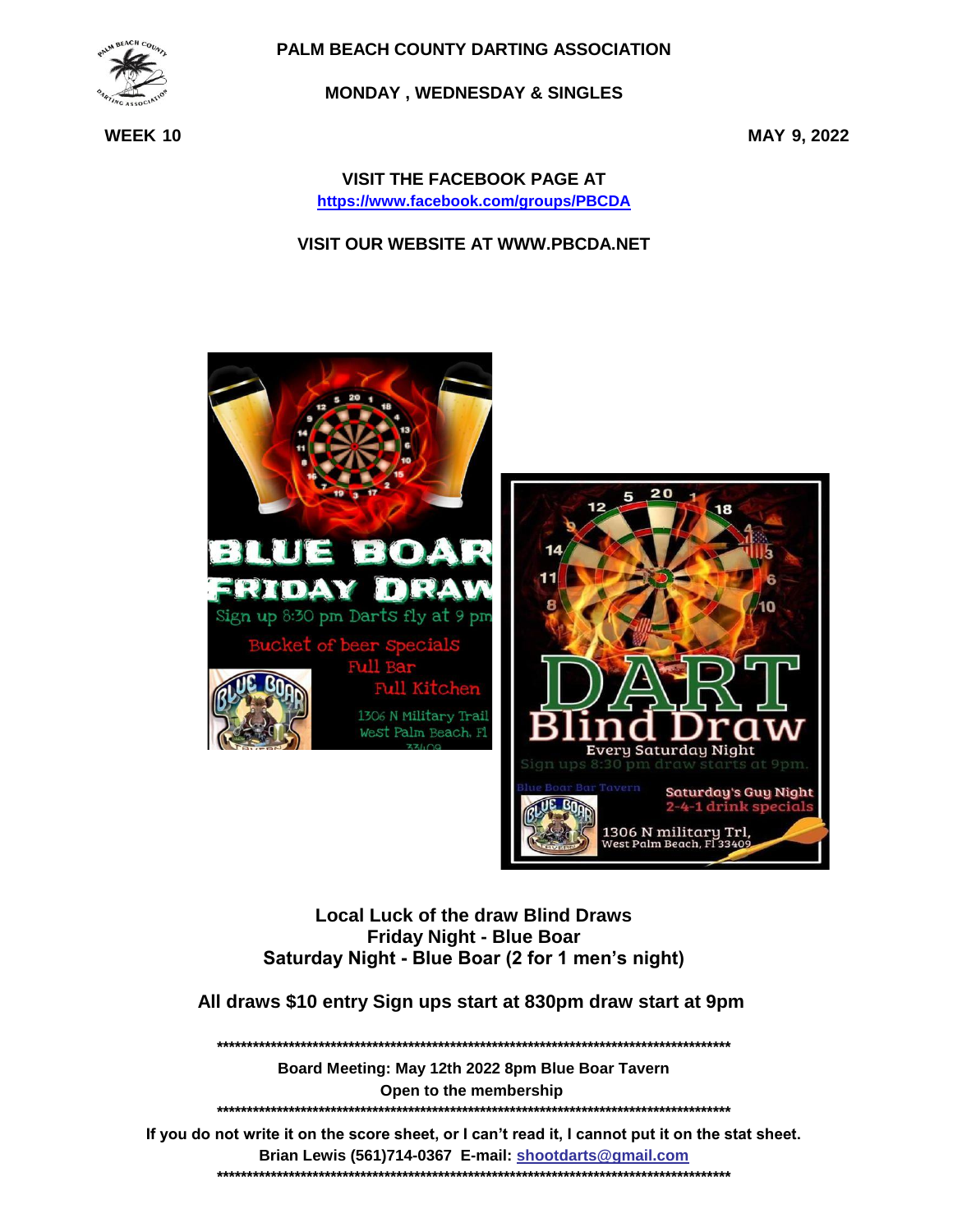**MONDAY DIV 1**

**10 WEEK**



| <b>TEAM'S</b>                         | <b>POINTS</b> |
|---------------------------------------|---------------|
| <b>RACK N' BALLS - BULLS DEEP</b>     | 244           |
| <b>BLUE BOAR - COCKYBASTARDS</b>      | 189           |
| <b>RACK N' BALLS - LUCKY BASTARDS</b> | 180           |
| <b>BOONIES - THE DART SIDE</b>        | 71            |
|                                       |               |

**9, 2022 MAY**

|  | Make up match is being scheduled for week 9 |  |
|--|---------------------------------------------|--|
|  | <b>Bulls Deep vs The Dart Side</b>          |  |

| שוט <b>וויט זווי כא</b> עסטע פוווטכ |  |  |  |  |
|-------------------------------------|--|--|--|--|
|                                     |  |  |  |  |

|                          |                                         |                  |              |                              |                |                                             | <b>Individual Single game stats</b> |                         |                 |                              |                |                |                 |
|--------------------------|-----------------------------------------|------------------|--------------|------------------------------|----------------|---------------------------------------------|-------------------------------------|-------------------------|-----------------|------------------------------|----------------|----------------|-----------------|
|                          |                                         |                  |              |                              |                | 501 game stats<br><b>Cricket game stats</b> |                                     |                         |                 |                              |                |                |                 |
| \$                       | <b>BLUE BOAR - COCKYBASTARDS</b>        | <b>All-Stars</b> | 180          | R <sub>9</sub>               | 6 <sub>B</sub> | %                                           | win                                 | lose                    | total           | $\frac{9}{6}$                | win            | lose           | total           |
| \$                       | <b>LOU HUNT</b>                         | 39               |              |                              |                | 53%                                         | 8                                   | $\overline{7}$          | 15              | 80%                          | 12             | 3              | 15              |
| \$                       | <b>ROB IANNI</b>                        | 87               |              |                              |                | 57%                                         | 12                                  | 9                       | 21              | 56%                          | 15             | 12             | 27              |
| \$                       | <b>TIMOTHY VICE</b>                     | 135              |              | 1                            |                | 27%                                         | 8                                   | 22                      | 30              | 67%                          | 20             | 10             | 30              |
| \$                       | <b>HENRY WILSON</b>                     | 55               |              |                              |                | 38%                                         | 8                                   | 13                      | 21              | 56%                          | 10             | 8              | 18              |
| \$                       | <b>DAN MILLER</b>                       | 170              | $\mathbf{1}$ |                              |                | 43%                                         | 13                                  | 17                      | 30              | 44%                          | 12             | 15             | 27              |
| \$                       | <b>LUCIANNA WALENDY</b>                 | 8                |              |                              |                | 33%                                         | 1                                   | $\overline{\mathbf{2}}$ | 3               | 67%                          | $\mathbf{2}$   | 1              | $\mathbf{3}$    |
|                          |                                         |                  |              |                              |                |                                             |                                     |                         |                 |                              |                |                |                 |
|                          | <b>TEAM TOTALS</b>                      | 486              | $\mathbf{1}$ | 1                            | $\bf{0}$       | 42%                                         | 50                                  | 70                      | 120             | 59%                          | 71             | 49             | 120             |
| $\overline{\mathcal{S}}$ | <b>RACK N' BALLS - BULLS DEEP</b>       | <b>All-Stars</b> | 180          | R <sub>9</sub>               | 6 <sub>B</sub> | %                                           | win                                 | lose                    | total           | $\%$                         | win            | lose           | total           |
| \$                       | <b>MIKE NEUMAN</b>                      | 157              |              |                              |                | 74%                                         | 20                                  | $\overline{7}$          | 27              | 89%                          | 24             | 3              | 27              |
| \$                       | <b>STEVEN NARVAEZ</b>                   | 45               |              |                              |                | 50%                                         | 9                                   | 9                       | 18              | 75%                          | 9              | 3              | 12              |
| \$                       | <b>DAVID PHILLIPS</b>                   | 91               |              |                              |                | 75%                                         | 18                                  | $6\phantom{1}6$         | 24              | 75%                          | 18             | 6              | 24              |
| \$                       | <b>NICK FERNANDEZ</b>                   | 19               |              |                              |                | 83%                                         | 5                                   | 1                       | 6               | 33%                          | $\mathbf{2}$   | 4              | 6               |
| \$                       | <b>CHRIS SALAMON</b>                    | 20               |              |                              |                | 100%                                        | $\mathbf{3}$                        | $\mathbf 0$             | 3               | 100%                         | 3              | $\bf{0}$       | $\mathbf{3}$    |
| \$                       | <b>STEVE LAMBIASE</b>                   | 22               |              |                              |                | 67%                                         | $\mathbf{2}$                        | $\mathbf 1$             | 3               | 33%                          | 3              | 6              | 9               |
| \$                       | <b>PATRICK MARTINCAVAGE</b>             | 295              | $\mathbf{1}$ | $\overline{\mathbf{2}}$      |                | 93%                                         | 25                                  | $\overline{2}$          | 27              | 81%                          | 22             | 5              | 27              |
|                          | <b>TEAM TOTALS</b>                      | 649              | 1            | $\overline{2}$               | $\bf{0}$       | 76%                                         | 82                                  | 26                      | 108             | 75%                          | 81             | 27             | 108             |
| $\overline{\mathcal{S}}$ | <b>RACK N' BALLS - LUCKY BASTARDS</b>   | <b>All-Stars</b> | 180          | R <sub>9</sub>               | 6 <sub>B</sub> | %                                           | win                                 | lose                    | total           | $\frac{9}{6}$                | win            | lose           | total           |
| \$                       | <b>JOHN BREWER</b>                      | 16               |              |                              |                | 24%                                         | 5                                   | 16                      | 21              | 11%                          | 1              | 8              | 9               |
| B                        | <b>KEITH SWITZER</b>                    | 249              |              | 1                            |                | 59%                                         | 16                                  | 11                      | 27              | 67%                          | 18             | 9              | 27              |
| \$                       | <b>CHRIS MURPHY</b>                     | 16               |              |                              |                | 0%                                          | $\mathbf 0$                         | 6                       | 6               | 25%                          | 3              | 9              | 12              |
| \$                       | <b>JUSTIN JONES</b>                     | 87               |              | 1                            |                | 60%                                         | 9                                   | $6\phantom{1}6$         | 15              | 60%                          | 9              | 6              | 15              |
| \$                       | <b>MATT LOVE</b>                        | 54               |              |                              |                | 61%                                         | 11                                  | $\overline{7}$          | 18              | 29%                          | $\overline{7}$ | 17             | 24              |
| \$                       | <b>CHAD BARTLETT</b>                    | 97               |              |                              |                | 37%                                         | 11                                  | 19                      | 30              | 47%                          | 14             | 16             | 30              |
|                          |                                         |                  |              |                              |                |                                             |                                     |                         |                 |                              |                |                |                 |
|                          | <b>TEAM TOTALS</b>                      | 519              | $\bf{0}$     | $\overline{2}$               | $\bf{0}$       | 44%                                         | 52                                  | 65                      | 117             | 44%                          | 52             | 65             | 117             |
| \$                       | <b>BOONIES - THE DART SIDE</b>          | <b>All-Stars</b> | 180          | R <sub>9</sub>               | 6 <sub>B</sub> | %                                           | win                                 | lose                    | total           | %                            | win            | lose           | total           |
| В                        | <b>CHRIS SMITH</b>                      | 30               |              |                              |                | 22%                                         | 4                                   | 14                      | 18              | 0%                           | $\bf{0}$       | 15             | 15              |
| \$                       | <b>DAN ZONDERVAN</b>                    | 16               |              |                              |                | 33%                                         | 6                                   | 12                      | 18              | 7%                           | 1              | 14             | 15              |
| \$                       | <b>BRENT PORTER</b>                     | 34               |              |                              |                | 56%                                         | 10                                  | 8                       | 18              | 17%                          | 3              | 15             | 18              |
| \$                       | <b>STU STRALEY</b>                      | 1                |              |                              |                |                                             | $\mathbf 0$                         | $\mathbf 0$             | $\mathbf 0$     | 0%                           | $\mathbf 0$    | 3              | $\mathbf{3}$    |
| B                        | <b>JEFFREY SOWERS</b>                   | 62               |              |                              |                | 29%                                         | $\overline{7}$                      | 17                      | 24              | $0\%$                        | $\pmb{0}$      | 21             | $\overline{21}$ |
| \$                       | <b>MONICA SAUNDERS</b>                  | $\overline{7}$   |              |                              |                | 25%                                         | $\mathbf{3}$                        | 9                       | 12 <sup>°</sup> | 13%                          | $\mathbf{2}$   | 13             | 15              |
| \$                       | <b>RAYMOND HEREDIA</b>                  | 89               |              |                              |                | 73%                                         | 11                                  | $\overline{\mathbf{4}}$ | 15              | 83%                          | 15             | 3              | 18              |
|                          | <b>TEAM TOTALS</b>                      | 150              | $\bf{0}$     | $\bf{0}$                     | $\bf{0}$       | 33%                                         | 30 <sup>°</sup>                     | 60                      | 90              | 7%                           | 6              | 81             | 87              |
|                          | <b>MEN'S TOP ALL-STARS</b>              |                  |              |                              |                |                                             |                                     |                         |                 | <b>WOMEN'S TOP ALL-STARS</b> |                |                |                 |
|                          | PATRICK MARTINCAVAGE                    | 295              |              |                              |                | <b>LUCIANNA WALENDY</b>                     |                                     |                         |                 |                              |                | 8              |                 |
|                          | <b>KEITH SWITZER</b>                    | 249              |              |                              |                |                                             |                                     |                         |                 |                              |                | $\overline{7}$ |                 |
|                          | <b>DAN MILLER</b>                       | 170              |              | <b>MONICA SAUNDERS</b>       |                |                                             |                                     |                         |                 |                              |                |                |                 |
|                          | <b>MEN'S HIGH IN</b>                    |                  |              |                              |                |                                             |                                     |                         |                 |                              |                |                |                 |
|                          | <b>DAN MILLER</b>                       | 160              |              | <b>WOMEN'S HIGH IN</b>       |                |                                             |                                     |                         |                 |                              |                |                |                 |
|                          |                                         |                  |              | <b>MONICA SAUNDERS</b><br>42 |                |                                             |                                     |                         |                 |                              |                |                |                 |
|                          | <b>MEN'S HIGH OUT</b>                   |                  |              | <b>WOMEN'S HIGH OUT</b>      |                |                                             |                                     |                         |                 |                              |                |                |                 |
|                          | <b>MIKE NEUMAN</b>                      | 123              |              |                              |                |                                             |                                     |                         |                 |                              |                |                |                 |
|                          | <b>HONORABLE MENTION</b>                |                  |              | <b>401 BEST OUT'S</b>        |                |                                             |                                     |                         |                 |                              |                |                |                 |
|                          | TIMOTHY-KEITH(2)-ROB-PATRICK-CHAD-120IN |                  |              |                              |                |                                             |                                     |                         |                 |                              |                |                |                 |
|                          | <b>MIKE NEUMAN 122 OUT</b>              |                  |              |                              |                |                                             |                                     |                         |                 |                              |                |                |                 |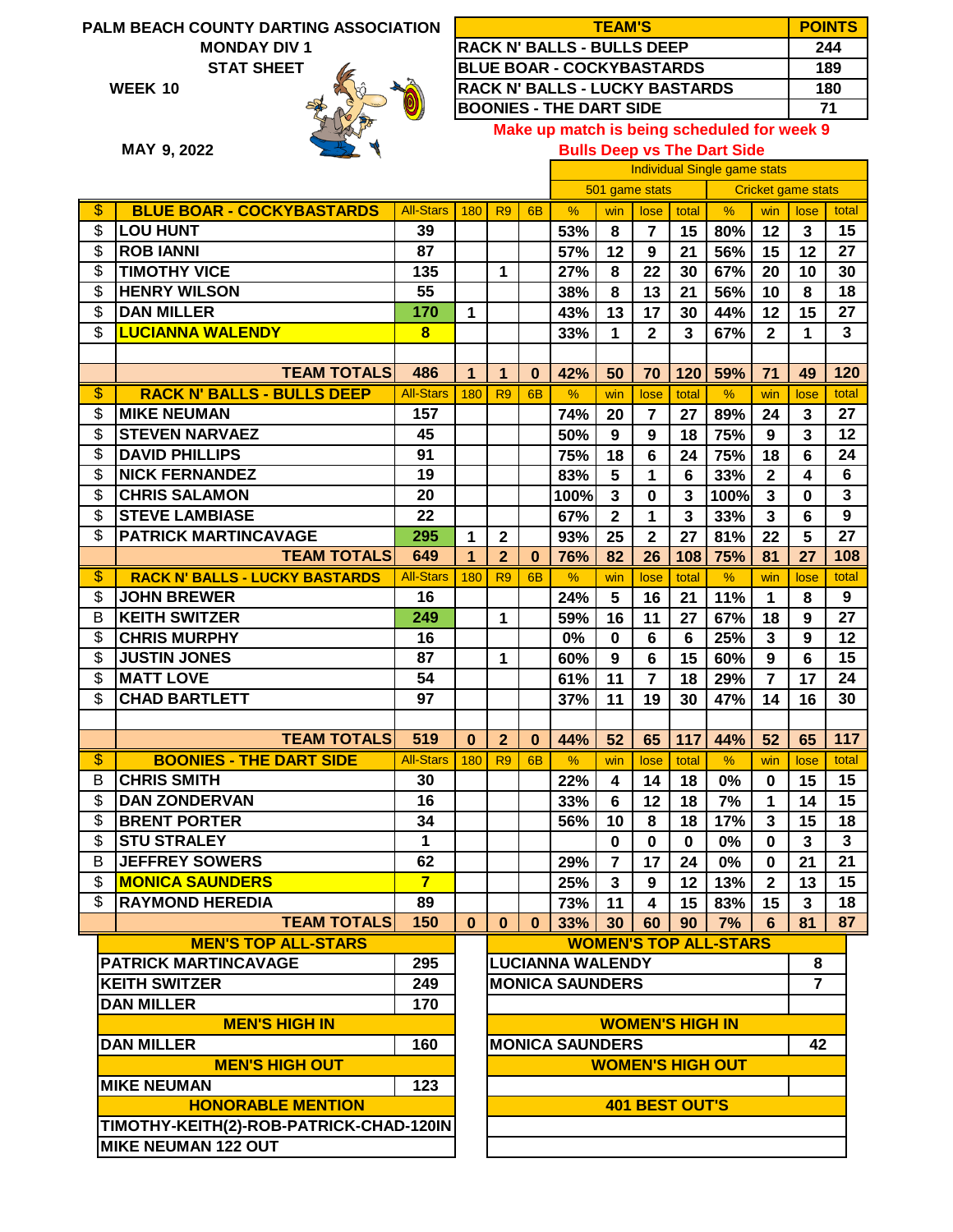## **PALM BEACH COUNTY DARTING ASSOCIATION STAT SHEET 99 WEDNESDAY DIV A**

**BLUE BOAR - ZUESTERS**

**10 WEEK**



180 R9 6B

**33%**

**29%**

**39%**

% Win

**1 1**

All-Stars

**25**

**52**

**10**

**126**

**KEITH SWITZER**

\$ \$

\$ \$ \$ \$

\$ \$

\$

\$

B

\$

\$ \$

\$ B \$ \$ \$

\$

\$

\$

B

\$ \$

\$ \$

 **MEN'S HIGH OUT**

**HONORABLE MENTION**

| <b>TEAM'S</b>                                | <b>POINTS</b> |
|----------------------------------------------|---------------|
| <b>RACK N' BALLS - DART PUNKS</b>            | 189           |
| <b>RACK N' BALLS - LATINO EXPRESS</b>        | 99            |
| <b>BLUE BOAR - OLD &amp; SEXY</b>            | 93            |
| <b>BLUE BOAR - ZEUSTERS</b>                  | 54            |
| Make up match is being scheduled for week 10 |               |

**Old & Sexy vs Zeusters**

**7**

**Wins** 

Individual Single 401 game stats

**6**

**2**

**11**

**15**

**4**

Loses Games

**21**

**18**

**6**

**MAY 11, 2022**

**LOU HUNT**

\$ **TIMOTHY VICE**

**NICK GOLD**

| <b>BOB TIBBETTS</b>                    | 17                      |                |                               |                  | 29%                 | $\overline{7}$               | 17                      | 24              |  |
|----------------------------------------|-------------------------|----------------|-------------------------------|------------------|---------------------|------------------------------|-------------------------|-----------------|--|
| <b>LUCIANNA WALENDY</b>                | 6                       |                |                               |                  | 14%                 | 3                            | 18                      | 21              |  |
| <b>ANDREA EFTHYVOULOU</b>              | $\bf{0}$                |                |                               |                  | 100%                | $\mathbf{3}$                 | $\mathbf{0}$            | 3               |  |
|                                        |                         |                |                               |                  |                     |                              |                         |                 |  |
| <b>TEAM TOTALS</b>                     | 110                     | $\overline{2}$ | $\bf{0}$                      | $\mathbf{0}$     | 30%                 | 28                           | 65                      | 93              |  |
| <b>BLUE BOAR - OLD &amp; SEXY</b>      | <b>All-Stars</b>        | 180            | R <sub>9</sub>                | 6 <sub>B</sub>   | % Win               | <b>Wins</b>                  | <b>Loses</b>            | <b>Games</b>    |  |
| <b>AIMEE COOK</b>                      | 9                       |                |                               |                  | 33%                 | 6                            | 12                      | 18              |  |
| <b>JILL HARDWOOD</b>                   | $\overline{\mathbf{3}}$ |                |                               |                  | 0%                  | $\bf{0}$                     | 9                       | 9               |  |
| <b>MARK RYDMAN</b>                     | 120                     |                |                               |                  | 71%                 | 17                           | $\overline{7}$          | 24              |  |
| <b>AGUIE GOMEZ</b>                     | 27                      |                |                               |                  | 38%                 | 8                            | 13                      | 21              |  |
| <b>MIKE NEUMAN</b>                     | 88                      |                |                               |                  | 48%                 | $\overline{10}$              | $\overline{11}$         | $\overline{21}$ |  |
| <b>RAY ALHO</b>                        | 15                      |                |                               |                  | 33%                 | 4                            | 8                       | 12              |  |
|                                        |                         |                |                               |                  |                     |                              |                         |                 |  |
| <b>TEAM TOTALS</b>                     | 262                     | $\bf{0}$       | $\bf{0}$                      | $\mathbf{0}$     | 43%                 | 45                           | 60                      | 105             |  |
| <b>RACK N' BALLS - DART PUNKS</b>      | <b>All-Stars</b>        | 180            | R <sub>9</sub>                | <b>6B</b>        | % Win               | <b>Wins</b>                  | Loses                   | <b>Games</b>    |  |
| <b>SUSAN WILSON</b>                    | 42                      |                |                               |                  | 63%                 | 17                           | 10                      | 27              |  |
| <b>COY WRIGHT</b>                      | 54                      |                |                               |                  | 85%                 | 23                           | 4                       | 27              |  |
| <b>KEITH SWITZER</b>                   | 116                     |                |                               |                  | 89%                 | 24                           | $\overline{\mathbf{3}}$ | 27              |  |
| <b>JUSTIN JONES</b>                    | 97                      |                |                               |                  | 75%                 | 18                           | $\overline{6}$          | 24              |  |
| <b>BRIAN LEWIS</b>                     | 6                       |                |                               |                  |                     | $\bf{0}$                     | $\bf{0}$                | 0               |  |
|                                        |                         |                |                               |                  |                     |                              |                         |                 |  |
|                                        |                         |                |                               |                  |                     |                              |                         |                 |  |
| <b>TEAM TOTALS</b>                     | 315                     | $\bf{0}$       | $\mathbf 0$                   | $\mathbf 0$      | 78%                 | 82                           | 23                      | 105             |  |
| <b>RACK N' BALL'S - LATINO EXPRESS</b> | <b>All-Stars</b>        | 180            | R <sub>9</sub>                | 6 <sub>B</sub>   | % Win               | <b>Wins</b>                  | Loses                   | <b>Games</b>    |  |
| <b>AMY LOPEZ</b>                       | $\overline{\mathbf{8}}$ |                |                               |                  | 83%                 | 25                           | 5                       | 30              |  |
| <b>JOE LOPEZ</b>                       | $\boldsymbol{9}$        |                |                               |                  | 33%                 | $\overline{2}$               | 4                       | 6               |  |
| <b>RAYMOND HEREDIA</b>                 | 90                      |                |                               |                  | 47%                 | 14                           | 16                      | 30              |  |
| <b>LOUIS ORTIZ</b>                     | 32                      |                |                               |                  | 40%                 | 12                           | 18                      | 30              |  |
| <b>GEORGE ORTIZ</b>                    | $\mathbf{3}$            |                |                               |                  |                     | $\mathbf 0$                  | $\mathbf 0$             | 0               |  |
| <b>TOM CONRAD</b>                      | 20                      |                |                               |                  | 21%                 | $\overline{5}$               | 19                      | 24              |  |
| <b>JENNIFER ORTIZ</b>                  | $\bf{0}$                |                |                               |                  |                     | $\bf{0}$                     | 0                       | 0               |  |
| <b>TEAM TOTALS</b>                     | 162                     | $\bf{0}$       | $\mathbf{0}$                  | $\mathbf{0}$     | 48%                 | 58                           | 62                      | 120             |  |
| <b>MEN'S TOP ALL-STARS</b>             |                         |                |                               |                  |                     | <b>WOMEN'S TOP ALL-STARS</b> |                         |                 |  |
| <b>MARK RYDMAN</b>                     | 120                     |                |                               |                  | <b>SUSAN WILSON</b> |                              |                         | 42              |  |
| <b>KEITH SWITZER</b>                   | 116                     |                | <b>AIMEE COOK</b>             |                  |                     |                              |                         |                 |  |
| <b>JUSTIN JONES</b>                    | 97                      |                |                               | <b>AMY LOPEZ</b> |                     |                              |                         | 8               |  |
| <b>MEN'S HIGH IN</b>                   |                         |                |                               |                  |                     | <b>WOMEN'S HIGH IN</b>       |                         |                 |  |
| <b>COY WRIGHT / KEITH SWITZER</b>      | 120                     |                | <b>LUCIANNA WALENDY</b><br>91 |                  |                     |                              |                         |                 |  |

**AIMEE COOK 78 WOMEN'S HIGH OUT KEITH SWITZER 12 DART GAME 401 BEST OUT'S**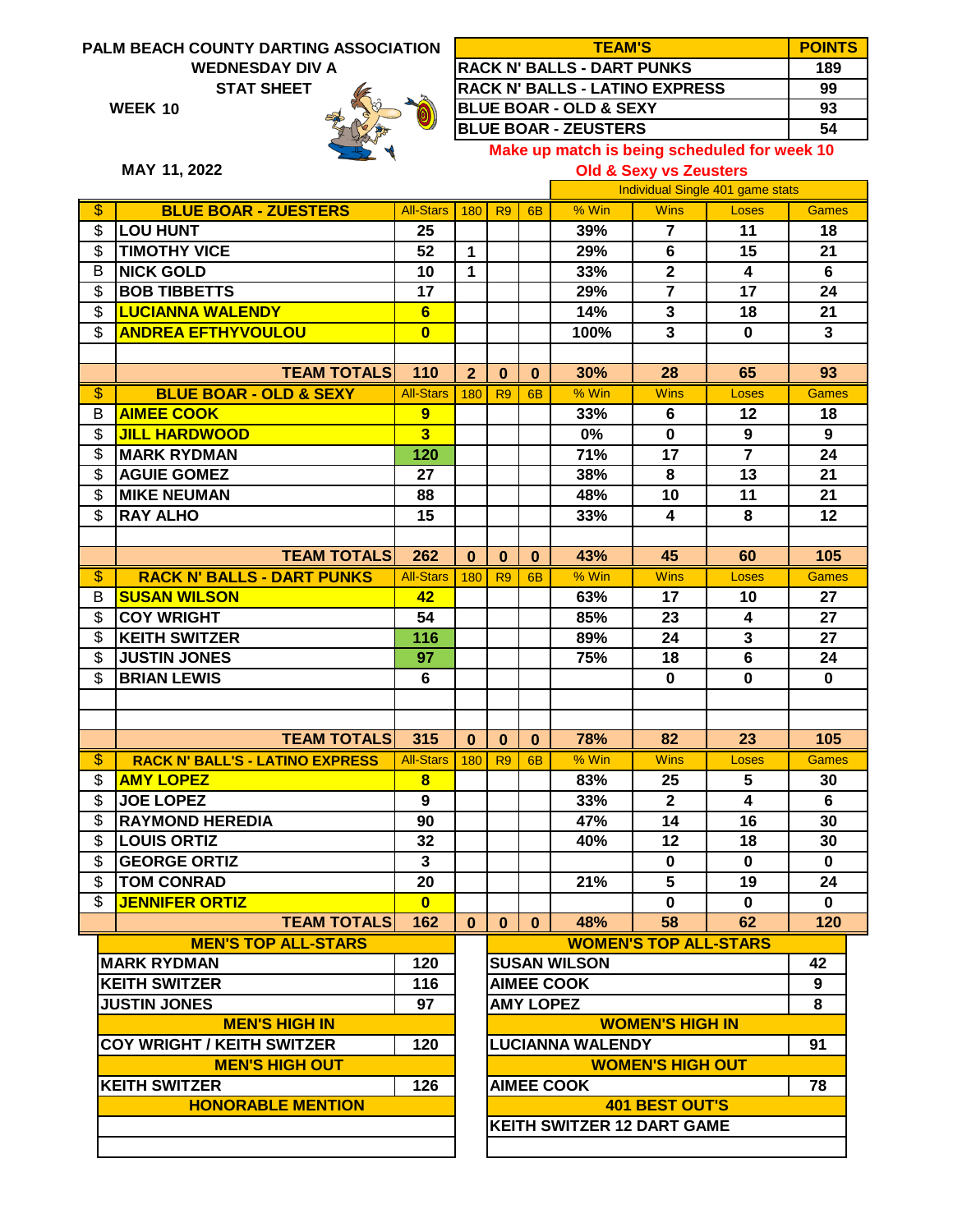**WEDNESDAY DIV B**

**STAT SHEET**



| <b>TEAM'S</b>                | <b>POINTS</b> |
|------------------------------|---------------|
| <b>MAJOR'S - MAJOR NUTS</b>  | 137           |
| <b>BLUE BOAR - MISFITS</b>   | 127           |
| <b>BLUE BOAR - SHORT BUS</b> | 106           |
| <b>ELK'S - SHENANIGATORS</b> | 90            |
|                              |               |

**MAY 11, 2022**

**10 WEEK**

|                          |                              |                         |              |                               |           |                      |                              | Individual Single 401 game stats |              |  |
|--------------------------|------------------------------|-------------------------|--------------|-------------------------------|-----------|----------------------|------------------------------|----------------------------------|--------------|--|
| $\overline{\mathcal{S}}$ | <b>MAJOR'S - MAJOR NUTS</b>  | <b>All-Stars</b>        | 180          | R <sub>9</sub>                | 6B        | % Win                | <b>Wins</b>                  | <b>Loses</b>                     | <b>Games</b> |  |
| \$                       | <b>DEANNA STEVENSON</b>      | 12                      |              |                               |           | 37%                  | 11                           | 19                               | 30           |  |
| \$                       | <b>COLEMAN RAWLS</b>         | 35                      | $\mathbf{1}$ |                               |           | 33%                  | 9                            | 18                               | 27           |  |
| \$                       | <b>JIM McDONOUGH</b>         | 22                      |              |                               |           | 56%                  | 10                           | 8                                | 18           |  |
| \$                       | <b>PAM BOWDEN</b>            | 14                      |              |                               |           | 67%                  | 8                            | $\overline{\mathbf{4}}$          | 12           |  |
| \$                       | <b>DOUG DANLOV</b>           | 43                      |              | $\mathbf{1}$                  |           | 80%                  | 12                           | $\overline{\mathbf{3}}$          | 15           |  |
| \$                       | <b>CHRIS MURPHY</b>          | 12                      |              |                               |           | 100%                 | 6                            | $\bf{0}$                         | 6            |  |
|                          |                              |                         |              |                               |           |                      |                              |                                  |              |  |
|                          | <b>TEAM TOTALS</b>           | 138                     | 1            | $\mathbf{1}$                  | $\bf{0}$  | 52%                  | 56                           | 52                               | 108          |  |
| $\overline{\mathcal{S}}$ | <b>BLUE BOAR - SHORT BUS</b> | <b>All-Stars</b>        | 180          | R <sub>9</sub>                | <b>6B</b> | $%$ Win              | <b>Wins</b>                  | Loses                            | <b>Games</b> |  |
| \$                       | <b>TRACY MOSER</b>           | 20                      |              |                               |           | 29%                  | $\overline{7}$               | 17                               | 24           |  |
| B                        | <b>SAM CANGELOSI</b>         | 25                      |              |                               |           | 74%                  | 20                           | $\overline{7}$                   | 27           |  |
| \$                       | <b>DRE ANDRE</b>             | $\overline{7}$          |              |                               |           | 22%                  | 4                            | 14                               | 18           |  |
| \$                       | <b>CHRISTION</b>             | $\mathbf{2}$            |              |                               |           | 0%                   | $\mathbf 0$                  | $\mathbf{3}$                     | $\mathbf{3}$ |  |
| \$                       | <b>BRANDON PARKER</b>        | 36                      |              |                               |           | 83%                  | 20                           | $\overline{4}$                   | 24           |  |
| \$                       | <b>MEREDITH TRAGER</b>       | $\overline{\mathbf{3}}$ |              |                               |           | 0%                   | $\bf{0}$                     | 12                               | 12           |  |
|                          |                              |                         |              |                               |           |                      |                              |                                  |              |  |
|                          | <b>TEAM TOTALS</b>           | 93                      | $\bf{0}$     | $\bf{0}$                      | $\bf{0}$  | 47%                  | 51                           | 57                               | 108          |  |
| \$                       | <b>ELK'S - SHENANIGATORS</b> | <b>All-Stars</b>        | 180          | R <sub>9</sub>                | <b>6B</b> | % Win                | <b>Wins</b>                  | Loses                            | <b>Games</b> |  |
| \$                       | <b>KEVIN FEARON</b>          | 8                       |              |                               |           | 38%                  | 8                            | 13                               | 21           |  |
| \$                       | <b>BRIAN FEARON</b>          | $\mathbf{2}$            |              |                               |           | 13%                  | $\mathbf{2}$                 | 13                               | 15           |  |
| \$                       | <b>BRUCE FERNANDEZ</b>       | 14                      |              |                               |           | 50%                  | 9                            | 9                                | 18           |  |
| \$                       | <b>NICK FERNANDEZ</b>        | 36                      |              |                               |           | 57%                  | 12                           | 9                                | 21           |  |
| \$                       | <b>MARCIA BURGAN</b>         | 10                      |              |                               |           | 41%                  | 11                           | 16                               | 27           |  |
| \$                       | <b>BILLY COMFORT</b>         | 19                      |              |                               |           | 44%                  | 4                            | $\overline{\mathbf{5}}$          | 9            |  |
| \$                       | <b>DENA COMFORT</b>          | $\mathbf{0}$            |              |                               |           | 0%                   | $\bf{0}$                     | $6\phantom{1}$                   | 6            |  |
|                          | <b>TEAM TOTALS</b>           | 89                      | $\bf{0}$     | $\bf{0}$                      | $\bf{0}$  | 39%                  | 46                           | 71                               | 117          |  |
| $\overline{\$}$          | <b>BLUE BOAR - MISFITS</b>   | <b>All-Stars</b>        | 180          | R <sub>9</sub>                | 6B        | % Win                | <b>Wins</b>                  | Loses                            | <b>Games</b> |  |
| \$                       | <b>MIKE MODROW</b>           | 30                      |              |                               |           | 67%                  | $\mathbf{2}$                 | 1                                | $\mathbf{3}$ |  |
| \$                       | <b>DEBRA MODROW</b>          | 8                       |              |                               |           | 50%                  | 9                            | 9                                | 18           |  |
| \$                       | <b>BRENT PORTER</b>          | 26                      |              |                               |           | 61%                  | 11                           | $\overline{7}$                   | 18           |  |
| \$                       | <b>JIM STABLES</b>           | 39                      |              |                               |           | 72%                  | 13                           | $\overline{\mathbf{5}}$          | 18           |  |
| \$                       | <b>DON HILL</b>              | 32                      |              |                               |           | 54%                  | 13                           | 11                               | 24           |  |
| \$                       | <b>MATT LOVE</b>             | 46                      |              |                               |           | 52%                  | 14                           | $\overline{13}$                  | 27           |  |
| \$                       | <b>KELLY SMITH</b>           | 10                      |              |                               |           | 58%                  | $\overline{7}$               | 5                                | $12 \,$      |  |
|                          | <b>TEAM TOTALS</b>           | 191                     | $\mathbf{0}$ | $\mathbf{0}$                  | $\bf{0}$  | 58%                  | 69                           | 51                               | 120          |  |
|                          | <b>MEN'S TOP ALL-STARS</b>   |                         |              |                               |           |                      | <b>WOMEN'S TOP ALL-STARS</b> |                                  |              |  |
|                          | <b>MATT LOVE</b>             | 46                      |              |                               |           | <b>SAM CANGELOSI</b> |                              |                                  | 25           |  |
|                          | <b>DOUG DANLOV</b>           | 43                      |              | <b>PAM BOWDEN</b><br>14       |           |                      |                              |                                  |              |  |
|                          | <b>JIM STABLES</b>           | 39                      |              | <b>DEANNA STEVENSON</b><br>12 |           |                      |                              |                                  |              |  |
|                          | <b>MEN'S HIGH IN</b>         |                         |              | <b>WOMEN'S HIGH IN</b>        |           |                      |                              |                                  |              |  |
|                          | <b>BRANDON PARKER</b>        | 116                     |              |                               |           |                      |                              |                                  |              |  |
|                          | <b>MEN'S HIGH OUT</b>        | <b>WOMEN'S HIGH OUT</b> |              |                               |           |                      |                              |                                  |              |  |
|                          | <b>BRANDON PARKER</b>        | 126                     |              | <b>DEANNA STEVENSON</b><br>70 |           |                      |                              |                                  |              |  |
|                          | <b>HONORABLE MENTION</b>     |                         |              |                               |           |                      | <b>401 BEST OUT'S</b>        |                                  |              |  |
|                          |                              |                         |              |                               |           |                      |                              |                                  |              |  |
|                          |                              |                         |              |                               |           |                      |                              |                                  |              |  |
|                          |                              |                         |              |                               |           |                      |                              |                                  |              |  |